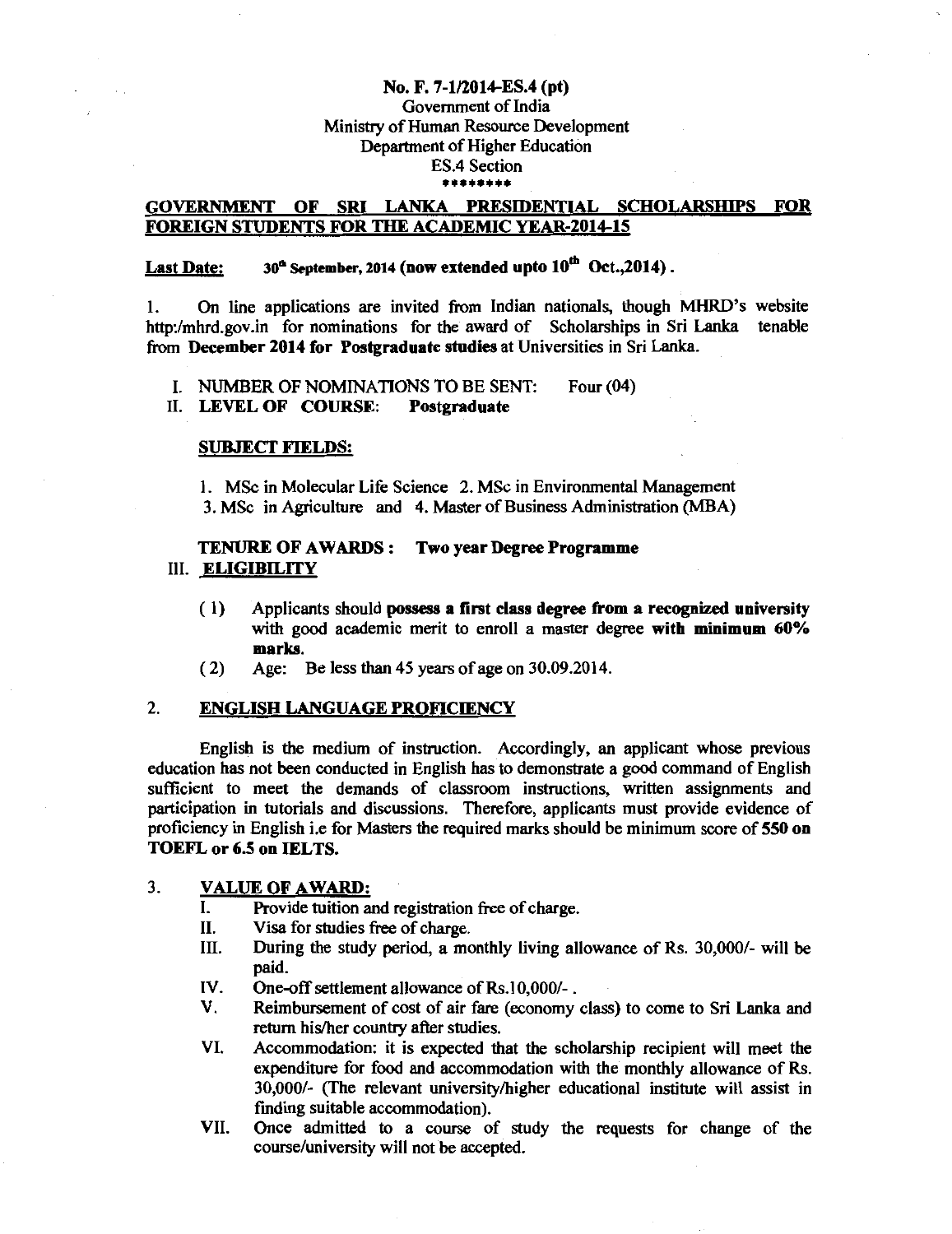- VIII. Medical Cover: Medical benefits will be provided free of charge at government hospitals other than dental related diseases.
- IX. Scholarship holder should submit a health certificate issued by a government hospital of his/her country as per the attached format.
- X. Every student is required to undergo HIV/AIDS test within a month after arrival.
- XI. Scholarship holder is required to maintain a satisfactory performance of his/her studies until graduation and if not, scholarship can be terminated before the completion of the full period.
- XII. In case the scholarship holder cannot complete the course during the prescribed period due to reasons of ill health or other unavoidable circumstances, considerations will be given to extend the scholarship by a maximum of one year on the recommendation of the university.
- XIII. The rules and regulations imposed by each university for the university students will also apply to the scholarship holders.
- 

## **4. Documents to be uploaded:**

- i. Birth Certificate
- ii. Official evidence of any name change
- iii. Data page of applicant's passport
- iv. Graduation
- v. Academic transcripts for postgraduate students
- vi. Medical Certificate
- vii. Security Vetting
- viii. Two Referee reports for postgraduate students (preferred from applicant's current employer/former lecturer/academic supervisor)

#### *5.* **Instructions:**

I. Candidates who have already been abroad for study/training/specialization either on scholarship or on their own for a period exceeding six months are eligible to apply only if they have been in India for at least two consecutive years after returning from abroad as on 3.09.2014.

2 . A candidate may apply for only one subject of his/her choice

3 . Nomination of a candidate by Government of India does not guarantee final selection or placement. The Government of Sri Lanka will make its own selection out of overall nominees recommended by all the participating countries in the programme

4 . Application must be accompanied by copies of certificates regarding date of birth, diplomas, degrees, mark sheets in respect of all the examination passed alongwith experience certificate of Employment (if any) and one copy of recently taken passport size photograph with signature (to be pasted on application form).

*5* . In case of candidates qualifying from Universities, where grades are awarded, the candidates are required to furnish exact percentage of marks and indicate the conversion formula.

6 . Candidates will be expected to have some knowledge of India and of the donor country

7 . It is very important that applicants who are in employment to which they wish to return after completion of their studies in Sri Lanka should have an assurance from their Organization that if their nomination is successful, they will be granted sufficient leave of absence.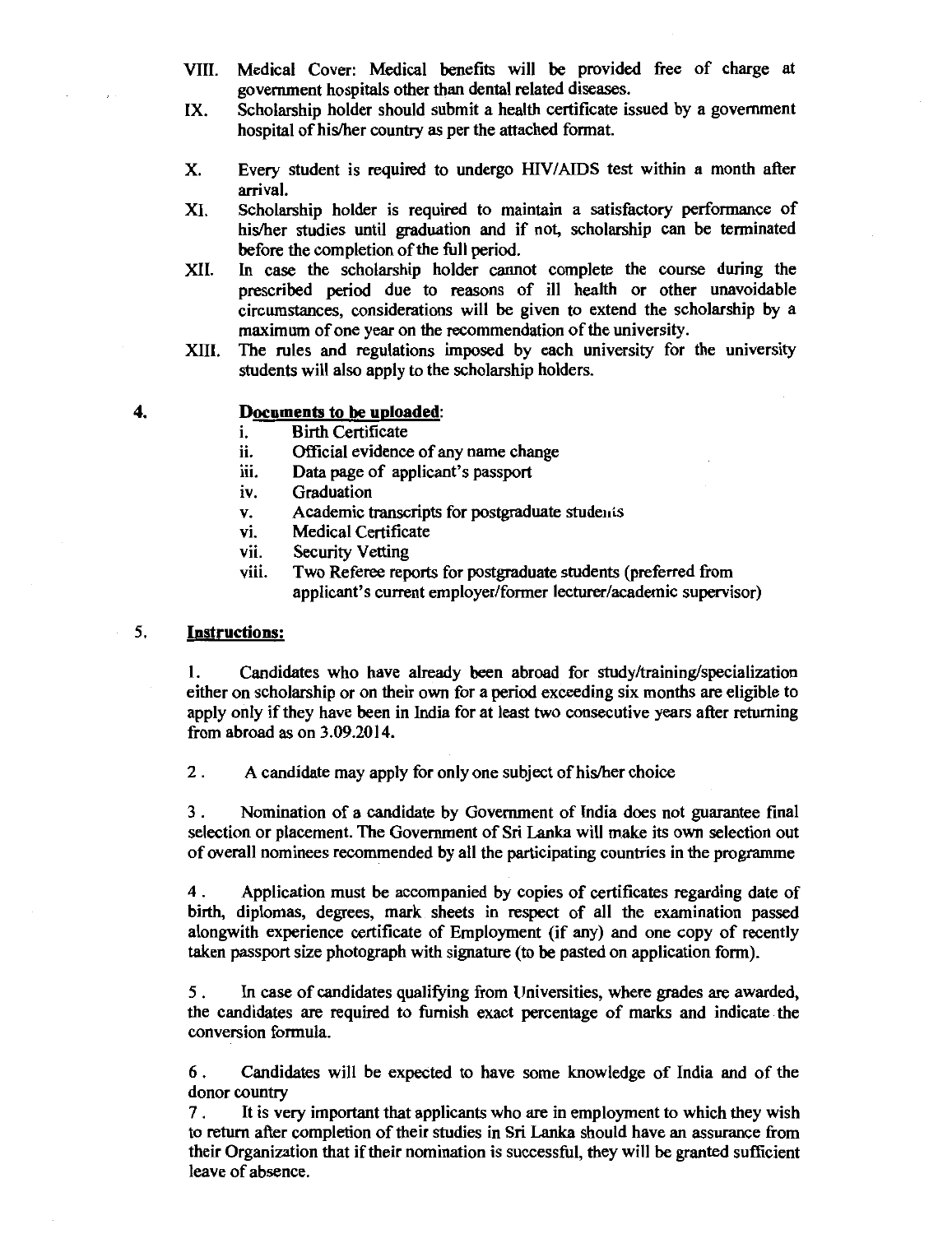8. Applications in subject fields other than those specified above will not be considered.

9. Applications of candidates who are abroad will not be considered.

10. Candidates who do not possess the requisite qualifications need not apply.

II. Since these scholarships are offered by Foreign Government, applications should invariably be submitted in English only.

12. Experience has to be supported by documentary evidence.

13. Candidates must have good knowledge of written and spoken English (The donor country reserves the right to request evidence of having passed an accredited English language test).

14. Candidates will not be allowed to appear for interview or given *TN* if he/she does not submit NOC from the Employer. In case of Government Servant, clearance of the Cadre Controlling Authority is mandatory.

15. Mere fulfillment of requirements as laid down in the advertisement does not qualify a candidate for interview. Interview letters in a particular subject are sent only to the best candidates after their applications are judged by a duly constituted Selection Committee of Experts.

16. Applications not in the prescribed proforma and application received after the prescribed date and incomplete applications will not be considered.

17. Documents submitted along with the application will not be returned. Hence, candidates are advised to send only attested copies of the certificates.

18. Canvassing in any form will be a disqualification.

19. The Selection committee's decision about candidates for interview or selecting a candidate for nomination will be fmal. **NO REPRESENTATIONS IN THIS REGARD WILL BE ENTERTAINED.** 

#### **APPLICATIONS RECEIVED LATE WILL NOT BE ENTERTAINED**

[Click here for online submission](http://proposal.sakshat.ac.in/scholarship/)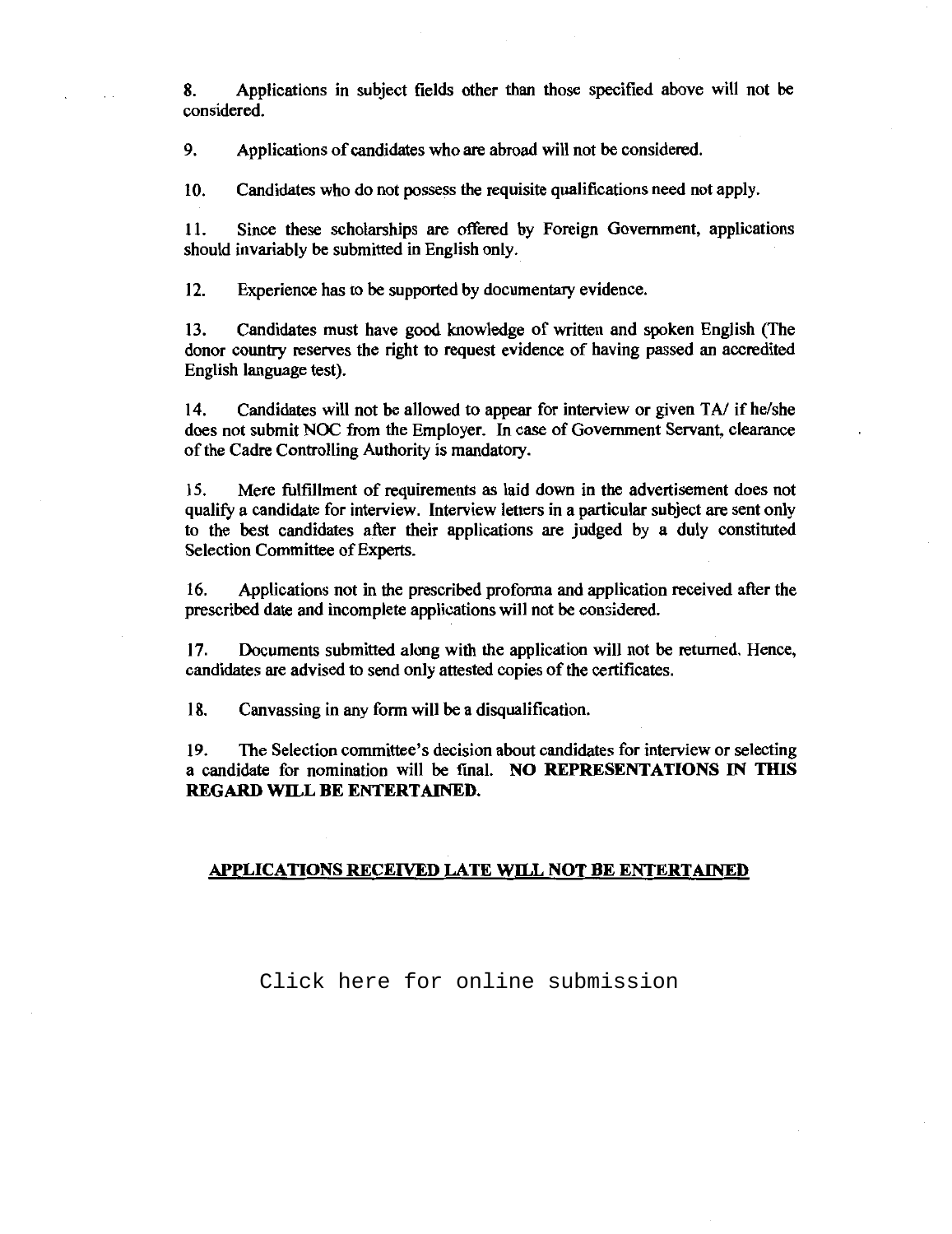## FORMAT OF APPLICATION

| 1. |                                                                    | <b>RECENT</b><br>Name of the Scholarship Scheme: Government of Sri Lanka<br><b>PASSPORT</b><br><b>Presidential Scholarships for Foreign Students</b><br><b>SIZE</b> |  |  |  |  |  |  |  |
|----|--------------------------------------------------------------------|---------------------------------------------------------------------------------------------------------------------------------------------------------------------|--|--|--|--|--|--|--|
| 2. |                                                                    | <b>PHOTOGR</b><br>Country for which applying: Sri Lanka<br><b>APH</b>                                                                                               |  |  |  |  |  |  |  |
| 3. | Level of Course:                                                   |                                                                                                                                                                     |  |  |  |  |  |  |  |
| 4. | Subject (indicate one of the subjects given in the advertisement): |                                                                                                                                                                     |  |  |  |  |  |  |  |
| 5. | i                                                                  | Name of the candidate Sh./Smt./Km.<br>(in Block letters)                                                                                                            |  |  |  |  |  |  |  |
|    | ii                                                                 | Full mailing address with Pin Code<br>and<br>Telephone Number, if any                                                                                               |  |  |  |  |  |  |  |
|    | iii                                                                | Full name of Father/Mother/Guardian                                                                                                                                 |  |  |  |  |  |  |  |
|    | iv                                                                 | E-Mail Address:                                                                                                                                                     |  |  |  |  |  |  |  |
| 6. | i<br>ii<br>iii                                                     | Male    <br><b>Sex</b><br>Female<br>Marital status:<br>Nationality:                                                                                                 |  |  |  |  |  |  |  |

7. i. Date of birth:

 $YY$   $M$   $M$   $D$   $D$ 

ii Age as on 30.09.2014:<br>iii State to which the candi

State to which the candidate belongs:

8. Academic record starting from High School/Higher Secondary (upload copies of certificates)

| Name of<br>the<br>University/<br>Board/<br>Institute | Examination(s)<br>passed | Date of<br>passing | Division/<br>Class<br>with<br>position,<br>if any, | Maximum<br>marks and<br>marks<br>secured for<br>the entire<br>degree | Percentage<br>of marks<br>obtained and<br>position if<br>any, (No<br>rounding<br>off) | Subjects<br>taken |
|------------------------------------------------------|--------------------------|--------------------|----------------------------------------------------|----------------------------------------------------------------------|---------------------------------------------------------------------------------------|-------------------|
|                                                      |                          |                    |                                                    |                                                                      |                                                                                       |                   |

9. Have you cleared IELTS/TOEFL/GMAT ? If so, give score<br>(a) IELTS (b) TOEFL (c) GMAT  $IELTS(b)$